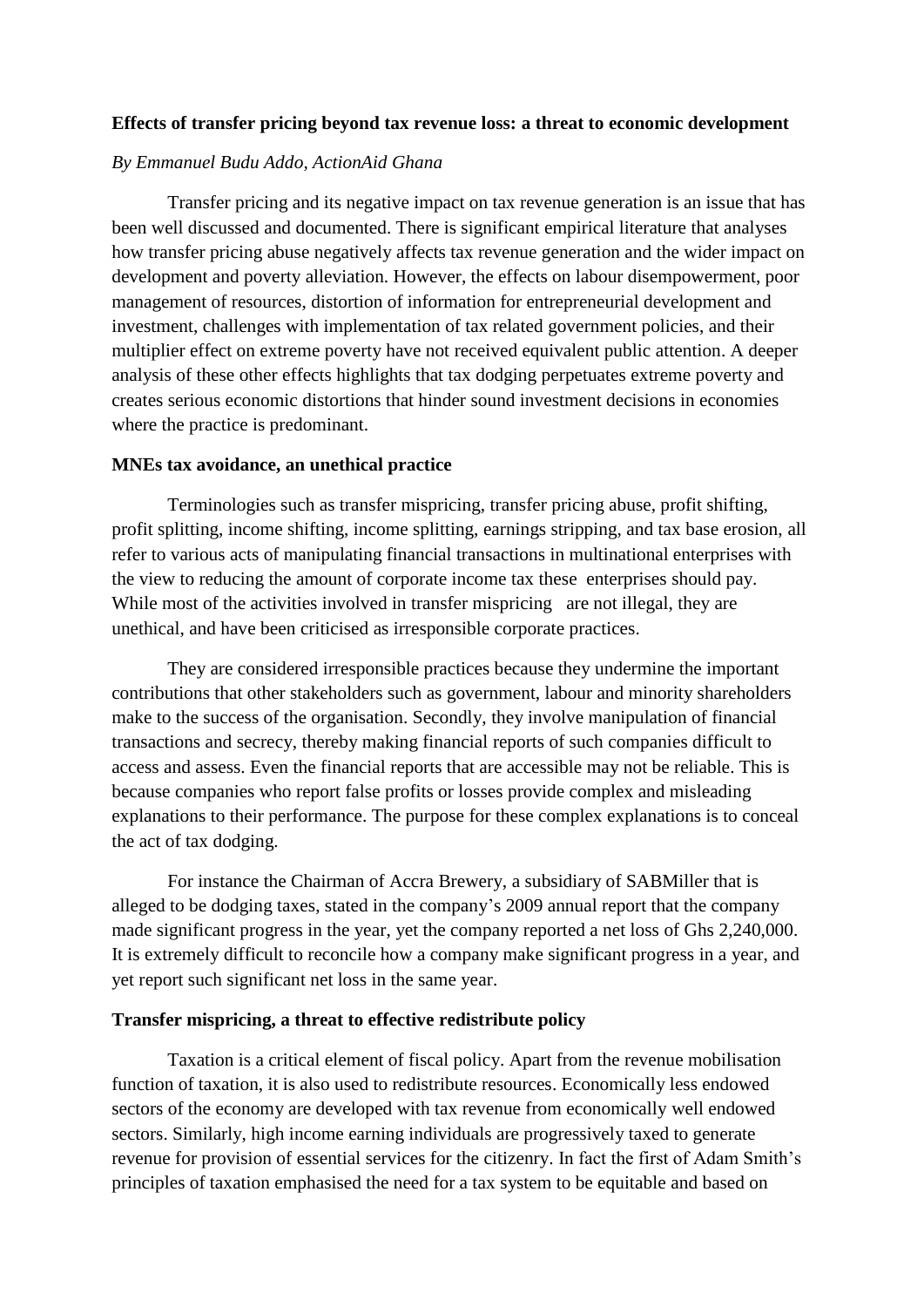income and protection enjoyed from the state. John Stuart Mill, also a renowned political economist, added that since the burden of taxation weighs differently on the rich and the poor, although always to the disadvantage of the poor, taxation should be progressive with the rich paying more taxes.

 Unfortunately, transfer mispricing and associated tax dodging practices endanger this principle. When MNEs such as SABMiller with the ability to enjoy economies of scale to minimise their cost rather report losses and do not pay tax, government is compelled to shift tax payment to households whose incomes may not be high enough to enable government secure reasonable tax revenue for public expenditure. In some cases, the true income of some households who may not fall within the taxable income bracket but due to poor records, but may be compelled to pay taxes under these circumstances. The results of this are entrenchment of poverty and denial of economic rights of the people.

# **Transfer mispricing, a threat to labour empowerment and welfare**

Labour empowerment has been considered critical in labour autonomy and performance. An empowered, organised labour force is able to support strategic decisions, influence organisational culture and social norms to increase productivity and also bargain for working conditions that improve the welfare of workers. Tension, threats of restructuring, and poorly organised labour is rife in organisations where transfer mispricing thrives. These create fear and job insecurity in the labour force, making it difficult for workers to enjoy their basics rights.

Workers value addition to the production process – which is often measured as the difference between value of output and input units – is one of the key variables for salary negotiations between management and organised labour. When workers value addition to the production process is depleted by overstatement of expenditure such as materials cost, organised labour is disadvantaged in its bargaining position. Workers then have no basis to negotiate for fair wages. Then workers are left at the mercy of management to determine working conditions arbitrary

In companies where profit shifting is part of their modus operandi, workers are oppressed with unreasonable performance targets, but are provided with minimal capacity support with the excuse of high overheads. So workers work under extreme pressure to meet targets, but earn less salary, out of which they manage their increased medical bills due to stress and other related ailments. All these factors reduce the savings potential of workers, their welfare and the welfare of their dependants. The long term effect is poverty.

### **Transfer mispricing, a threat to entrepreneurial development and investment**

Credibility of information about business environments is critical to entrepreneurial motivation and development. Entrepreneurial ingeniousness depends partly on analysis of the business environment to obtain information upon which business opportunities can be identified. Transfer mispricing makes access to credible information impossible.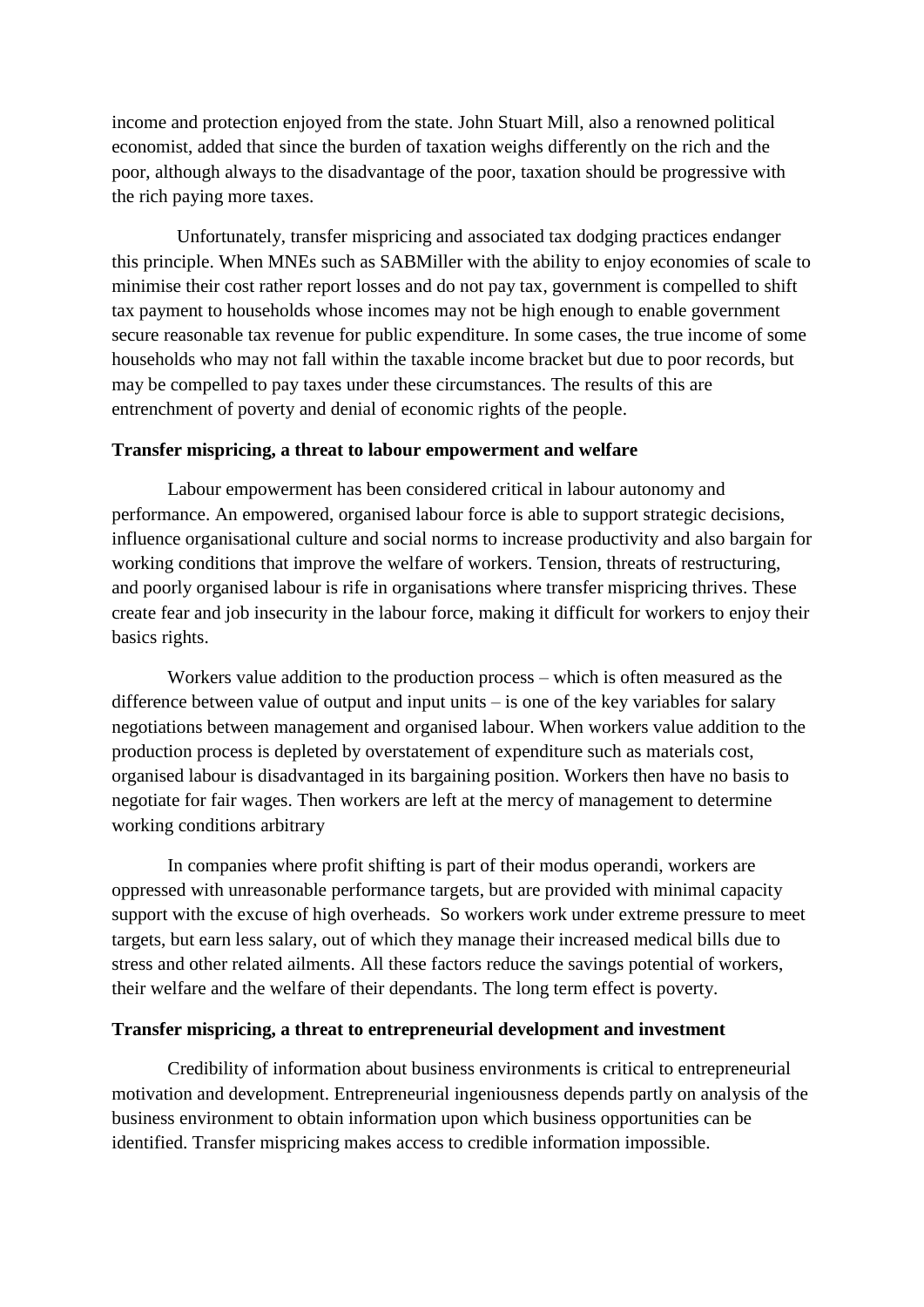As MNEs continue to report false losses, it sends wrong signals about business potential in the economy. If the false information is the only information available, potential investors may rely on this information and judge the business environment as hostile. Such investors will relocate to a supposedly friendly environment for their enterprise, resulting in a loss in employment and national income.

Transfer mispricing has been considered one of the major causes of joint venture disagreements. When related party transactions are manipulated to reduce profits, minority shareholders are affected as dividends reflecting the true performance of the organisation are not declared. This denies these shareholders the return on their investment. For instance The Social Security and National Insurance Trust (SSNIT), which has significant investment in Accra Breweries did not receive any dividend in the periods that Accra Brewery made losses and did not declare dividends. Apart from SSNIT, there were individuals who also have investment in Accra Brewery. They were denied the return on their investment because SABMiller moved all the profits into tax havens so it can dodge taxes in Ghana.

## **Transfer mispricing, a threat to resource optimisation**

In highly competitive environments where profit margins could therefore be low, innovative cost management practices, efficient technology, quality goods and services, and highest standard customer service is usually the strategy to survive competition and improve profitable. However, where there are other means of cutting corners to make profit, there is no motivation to espouse competitive strategies. Interestingly, companies that dodge taxes report huge profits in their holding companies located in tax havens. These easy ways of making profits do not place management under any pressure to be creative in cost minimisation strategies to increase their profits. The results include significant waste in materials and poor customer service.

Additionally, these companies invest in phantom structures to orchestrate tax dodging practices. They also invest in Accountants and Lawyers whose preoccupation is to study loopholes in tax laws to enable the organisation prey on the loopholes. Additionally, they invest in other logistics to help conceal the tax dodging. All these investments could have been productively used to generate more revenue to benefit the company and the state. Obviously, it takes significant resources to investigate and detect these activities, and when detected, it may require significant legal tussles between the tax authorities and these companies. Until they are proven guilty, they do not admit the offence.

## **Tax dodging is infectious and must be stopped**

In October 2010, Google Inc, one of the giant technology companies in the United States was accused of using transfer pricing to avoid paying taxes in the United States. Google was alleged to have cut its tax liability by USD3.1billion in just three years. The report revealed that the strategy Google Inc used had gained favour among companies such as Face book Inc and Microsoft Corp.